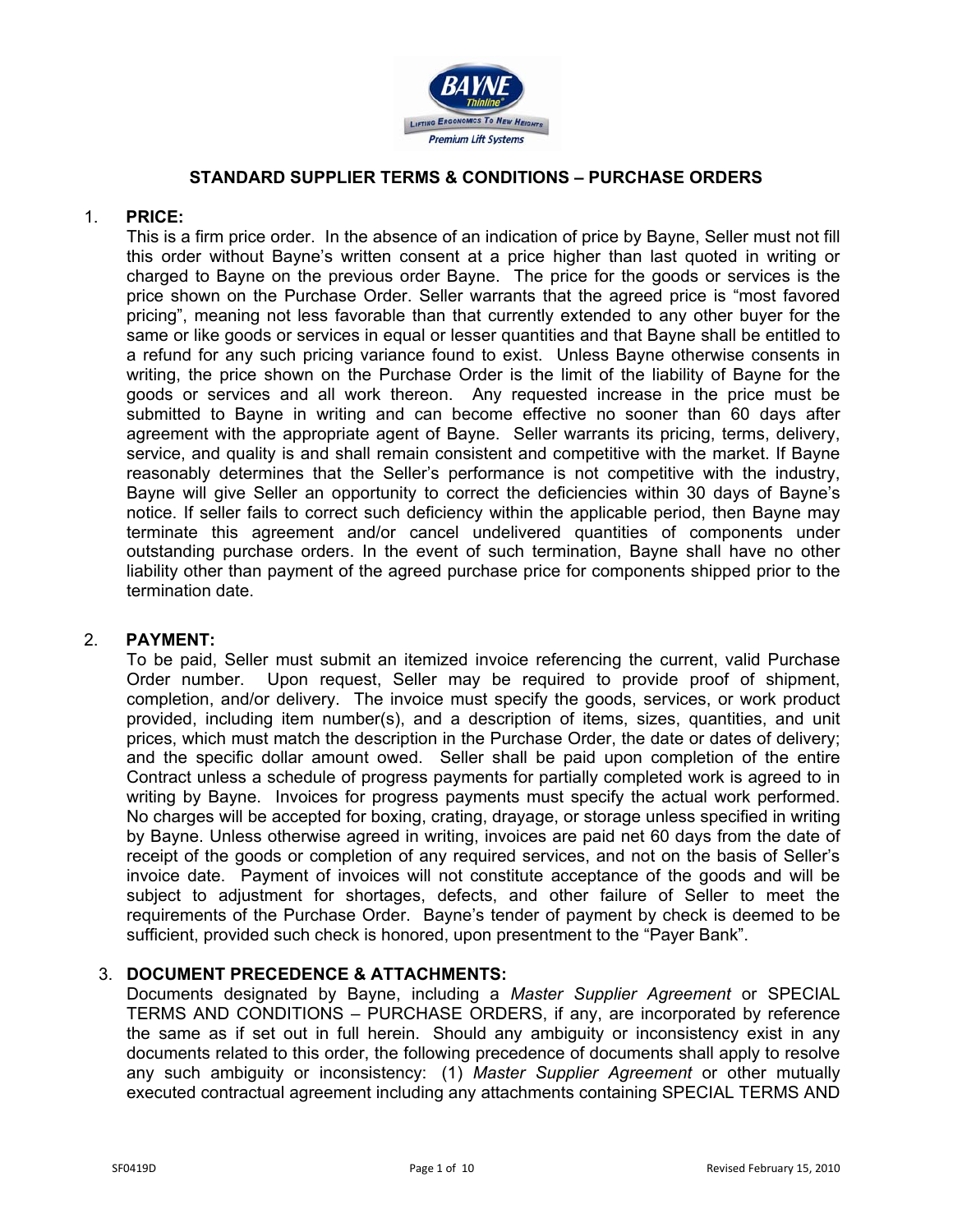

CONDITIONS; (2) Separate Purchase Order or Blanket Purchase Order Release and associated scope of work, attachments, written specifications or instructions; and (3) these STANDARD TERMS & CONDITIONS. In no event shall additional terms & conditions supplied by Seller as part of an offer, quote, order acknowledgement, packing slip, invoice or other transactional paperwork, website publications, written correspondence or any other source be considered as applicable to or of any force and effect in this order, any transaction, or the business relationship between the parties.

# 4. **CHANGES:**

Bayne reserves the right at any time to change by written or electronic notification any of the following: (a) Specifications, drawings and data incorporated in this order where the items to be furnished are to be specially manufactured for Bayne; (b) quantity; (c) methods of shipment or packaging; (d) place of delivery; (e) time of delivery; or (f) any other matters affecting this order.

If any change by Bayne causes an increase or decrease in the cost of or the delivery schedule for this order, Bayne and Seller shall negotiate in good faith to reach an equitable adjustment in the contract price or delivery schedule, or both. Any claim by Seller for adjustment under this clause shall be deemed waived unless asserted in writing within thirty (30) days from Seller's receipt of the change.

Supplier shall under no circumstances make a change to any of the following without express written authorization of an authorized Agent of Bayne: (a) Specifications, drawings and data incorporated in this order; (b) fit, form or function of the product to be supplied; (c) methods of production, processing, shipment or packaging; (d) or place of manufacture or shipment. Additionally, minor changes not covered above shall be communicated to Bayne in writing as soon as practicable before the change, but in no event more than 10 days after the change.

### 5. **TERMINATION:**

- A. Bayne may terminate this order for its convenience, in whole or in part, at any time with written or electronic notice to Seller. Upon receipt of such termination, Seller shall promptly comply with the directions contained in such notice and shall, as required, (1) take action necessary to terminate the work as provided in the notice, minimizing costs and liabilities associated with such termination, (2) protect, preserve and deliver in accordance with Bayne's instructions any property related to the order in Seller's possession, and (3) continue the performance of any part of the work not terminated by Bayne.
- B. Bayne may terminate this order for default, in whole or in part: (1) If Seller fails to deliver items and material or perform the services required according to the terms and conditions contained herein, or (2) if at any time, reasonable grounds for insecurity arise and continue as to Seller's expected performance (including timely performance) after ten (10) days from Bayne's written demand for adequate assurance. Bayne may also terminate for default with no further liability if Seller fails to provide Bayne with adequate assurance or becomes insolvent or makes an assignment for the benefit of creditors or commits an act of bankruptcy or files or has filed against it a petition in bankruptcy or reorganization proceedings.
- C. On termination for Bayne's convenience, Seller at the time of termination may have in stock or on firm order completed or uncompleted items or raw, semi-processed or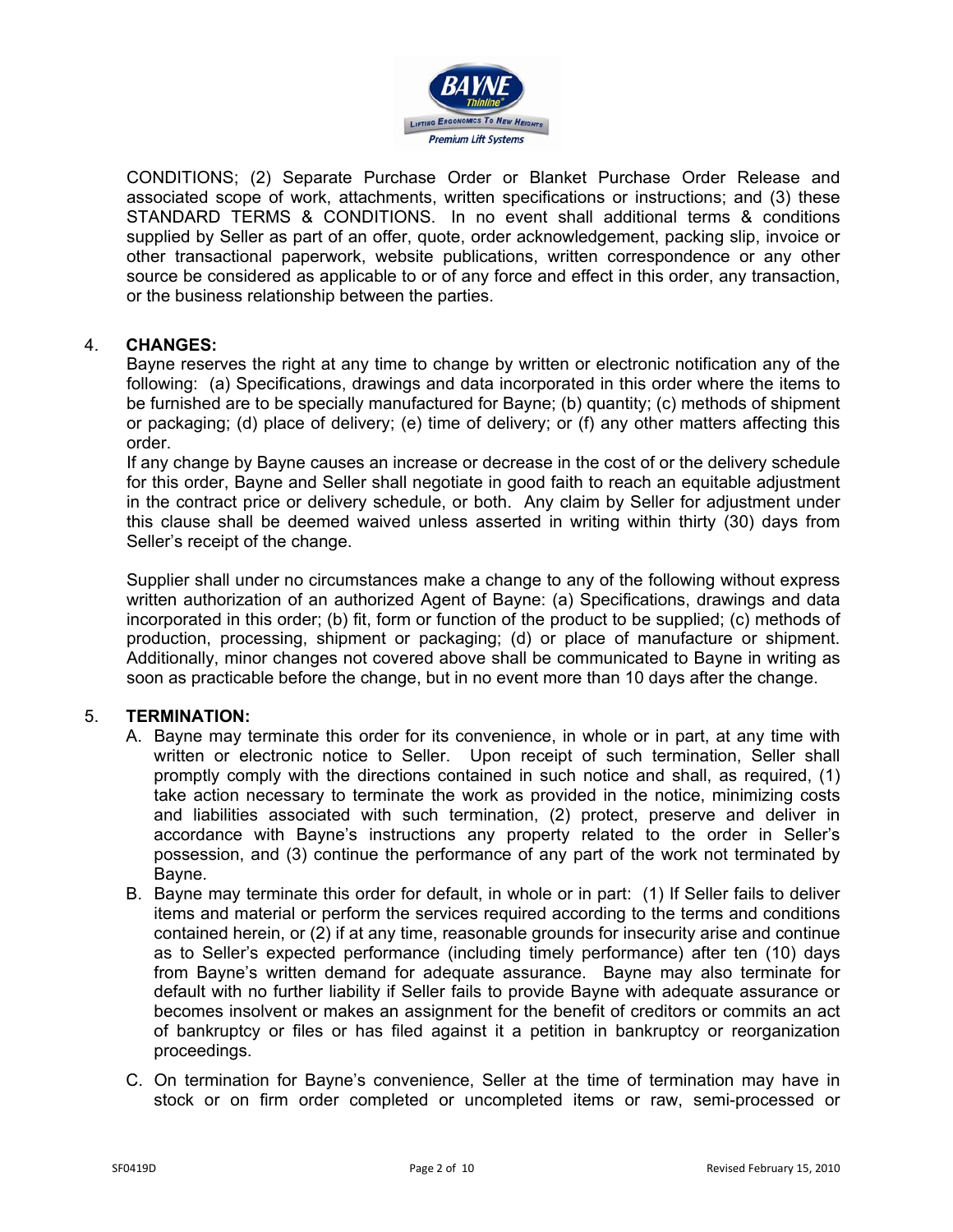

completed materials for use in fulfilling this order. (1) For completed items or materials, Bayne shall either require delivery of all or part of the completed goods and make payment at the order price, or without taking delivery pay Seller the difference, if any, between the order price and the market price (if lower) at the time of termination. (2) For uncompleted items or raw or semi-processed materials that are not useful for Seller's standard business products or practices, Bayne shall either require Seller to deliver all or part of such goods at the portion of the order price representing the stage of completion, or (without taking delivery) pay Seller for such goods which are properly allocable to this order a portion of the order price representing the stage of completion, reduced by the higher of the market or scrap value of the goods at the stage of completion. (3) For goods which Seller has on firm order, Bayne may at its option either take an assignment of Seller rights under the order or pay the cost, if any, of settling or discharging Seller's obligation under the order. (4) In all cases, if Bayne elects to not take delivery of material, Seller shall return all purchased materials to its suppliers and Bayne shall reimburse supplier directly for reasonable restocking charges, if applicable. Bayne shall have no responsibility to make any payments for materials that are not available for its inspection. Payments to Seller stipulated hereunder shall be the sole and exclusive remedy available to Seller in the event of a termination by Bayne.

- D. Bayne's rights and remedies regarding termination under this order shall not be exclusive and are in addition to any other rights and remedies provided by law or under this order.
- E. If Bayne terminates all or part of this order for Seller's default, Bayne may procure from third parties, upon terms and in a manner it deems reasonable and appropriate, goods and services similar to those terminated and charge Seller for any unfavorable variance in price to Bayne. In addition, Bayne may require Seller to deliver any completed or uncompleted goods.

### 6. **ASSIGNMENT:**

Seller may not assign, transfer or subcontract this order or any right or obligation hereunder without Bayne's prior written consent. Any purported assignment, transfer or subcontract shall be void and ineffective.

### 7. **INDEPENDENT CONTRACTOR:**

Seller acknowledges and agrees that Seller has been engaged as an independent contractor, not as an employee or agent of Bayne, and nothing in this Agreement shall be construed as creating an agency relationship or any partnership or joint venture between Bayne and Seller. Seller is expressly prohibited from identifying Bayne as a customer, or using Bayne trademarks, logos, products, images or other identifying marks in its publications, website or advertising material without prior written consent from Bayne. Seller is solely responsible for its employee's actions while they are on or about Bayne property, and agrees to comply with all personal protective equipment, safety and work rules prescribed by Bayne.

### 8. **DELIVERY:**

Unless otherwise stated on this order, delivery shall be FOB Seller's plant. Time is of the essence in the performance of Seller's obligations under this order. Seller recognizes that Bayne utilizes "Just In Time" scheduling and Seller accepts complete responsibility to provide materials meeting all referenced standards on the exact date and time specified herein. Seller shall furnish sufficient labor and management forces, plant, and equipment and shall work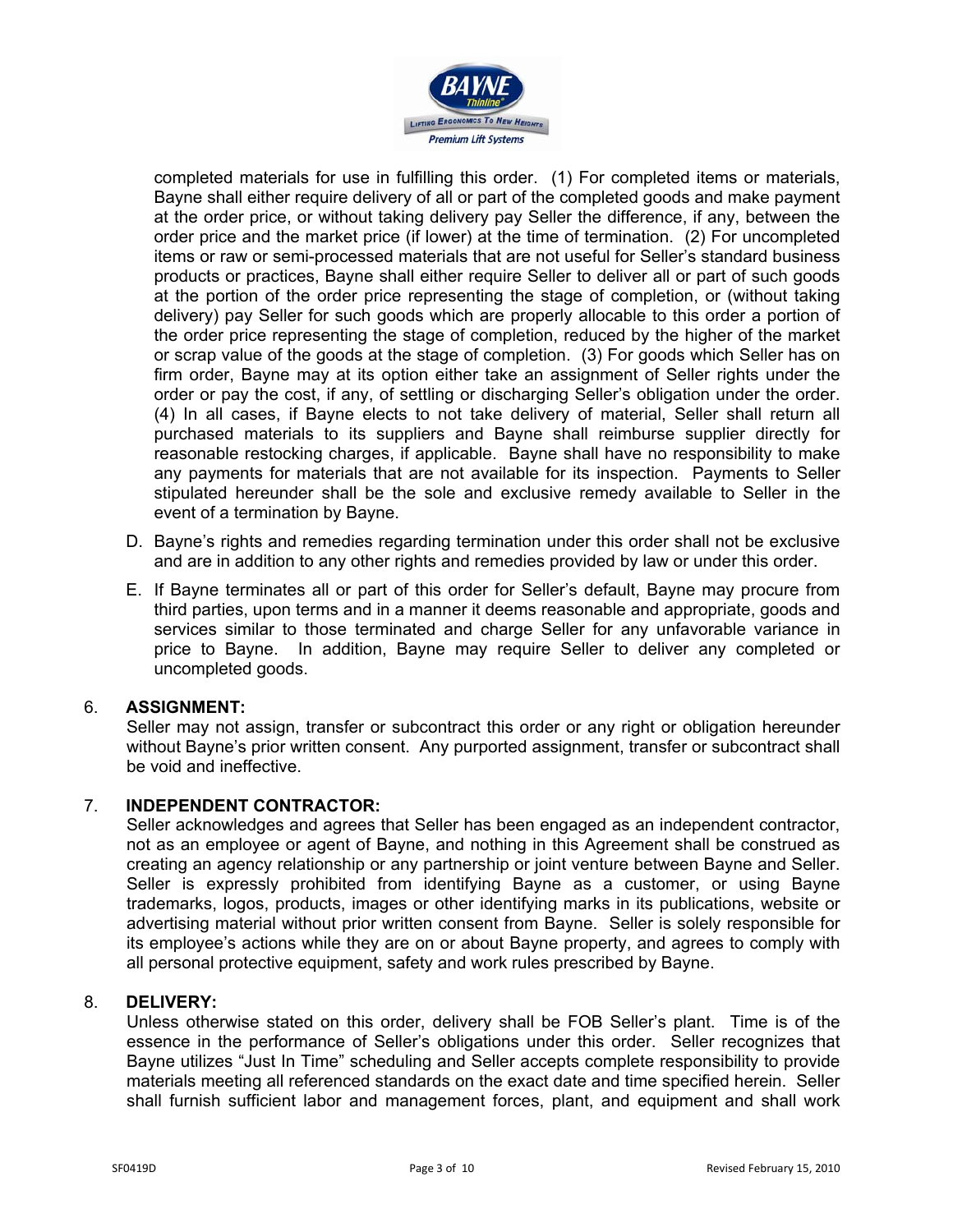

such hours (including night shift, overtime, weekend and holiday work without a premium) as may be required to assure timely delivery. If any products or services are delivered late according to the agreed timeframe, Bayne will have the right to seek reimbursement for any added costs incurred to maintain production including but not limited to premium freight expenses, and excess charges paid to another supplier. If any Purchase Order has been issued by Bayne in response to Seller's offer and if any of the terms herein are additional to or different from the terms of such offer, then the issuance of the Purchase Order by Bayne will constitute an acceptance of such offer as amended, subject to the express condition that the Purchase Order and these *Standard Supplier Terms & Conditions* constitute the entire agreement between Bayne and Seller with respect to the subject matter thereof and the subject matter of such offer. Further, Seller is deemed to have agreed and acknowledged unless Seller notifies Bayne to the contrary in writing within 7 calendar days of receipt of the Purchase Order. Any reference by Bayne to Seller's proposal is solely for the purpose of incorporating the description and specifications of the goods and services contained therein to the extent that such description and specifications do not conflict with the description and specifications on the face of the Purchase Order.

### 9. **TRANSPORTATION:**

Unless otherwise agreed, Seller must comply with Bayne's freight program using any freight forwarder designated by Bayne in this order, via published routing guides or identified by Bayne after submission of this order but before shipment. Seller shall be liable for all risk of loss, excess shipping or demurrage charges resulting from failure to ship and route as instructed, including shipping prior to date required. Seller's obligations under this order are not severable if delivery or performance occurs in installments. Bayne is not obliged to accept shipments sent C.O.D. without its consent and may return them at Seller's risk and cost.

### 10. **PACKAGING, PACKING LISTS AND BILLS OF LADING:**

Seller shall be responsible for proper packaging, loading and tie-down to prevent damage during transportation in accordance with the requirements of Bayne and applicable law including the North American Trade Agreement or related implementing regulations, including the requirement to have all goods marked with a country of origin designation when such goods are manufactured outside of the United States, and the requirements of any involved carrier in a manner to secure the lowest transportation and tariff costs. . No additional charges shall be made for packing or crating unless stated on the front of this order. Seller must bill all returnable containers on a separate memo invoice, and return transportation charges will be collected and deducted from Seller's account. Bayne's weight and/or count will be accepted as final and conclusive on all shipments not accompanied by such packing list. The marks on each package and identification of the goods in shipping, material, bills of lading, and other invoices must be sufficient to enable Bayne to identify the goods purchased, which will include but not be limited to Bayne's part number and Purchase Order number on all packing slips and invoices. Seller further agrees to supply Bayne SPC data as requested, and upon request, bar coding documentation with each shipment.

### 11. **PRODUCT TRACEABILITY:**

Seller shall clearly mark all items with a non-wearing, distinguishing mark to enable Bayne to verify the product was supplied by Seller. For small items provided in large quantity that are impracticable to individually label in this manner, Seller must obtain written documentation from Bayne modifying or exempting them from this requirement. Seller must maintain copies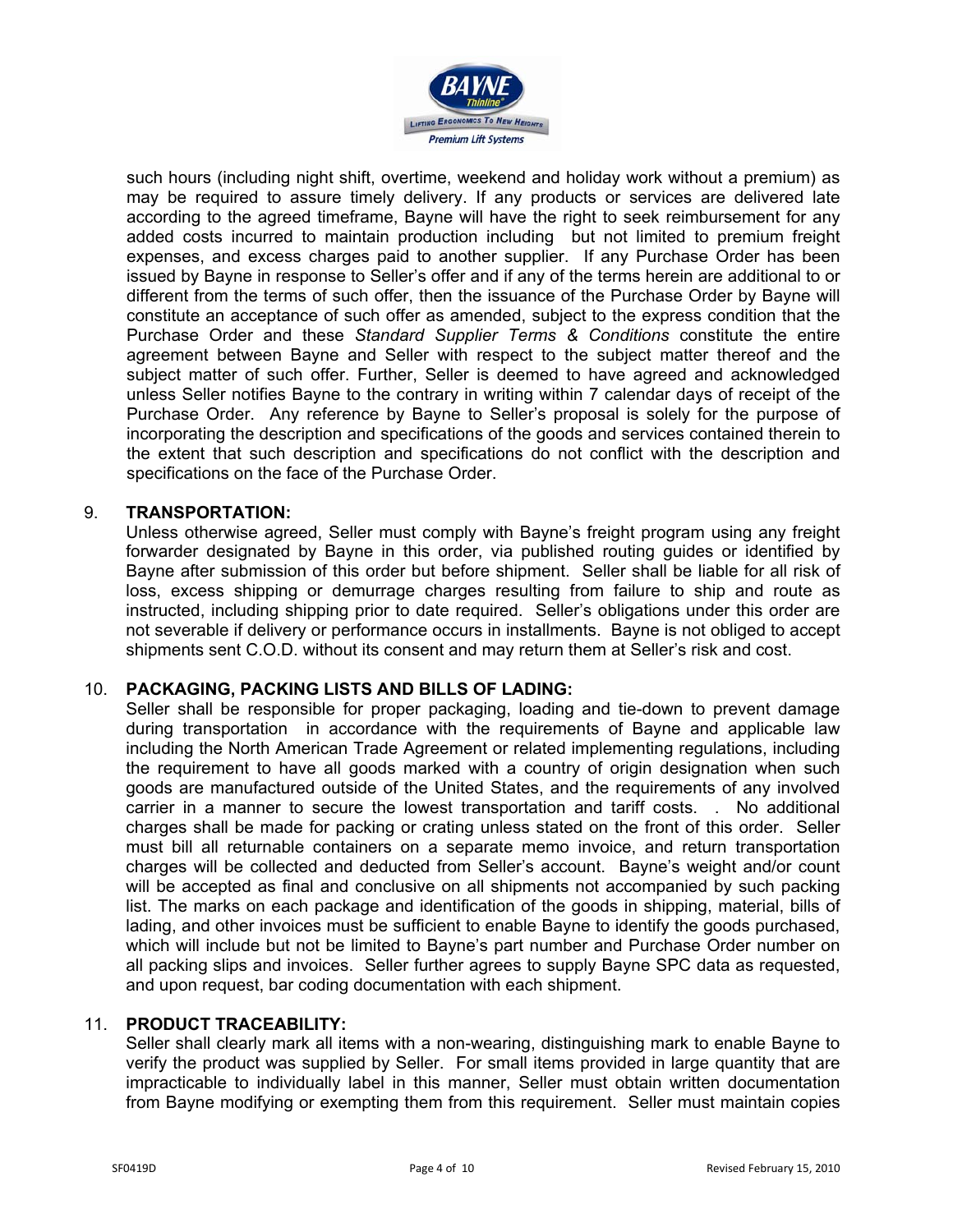

of all specifications, engineering, manufacturing, component sourcing and lot traceability records for no less than five (5) years and expressly agrees to provide Bayne access to review said records at Seller's location during normal business hours within five (5) business days after written notice from Bayne.

# 12. **EXCUSABLE DELAY / FORCE MAJEURE:**

Fires, floods, epidemics, accidents, shortages or other causes beyond the reasonable control of the parties (specifically excluding strikes, lockouts or any other labor-related events involving Seller's employees or agents) which prevent Seller from delivering or Bayne from receiving any of the goods and services covered by this order shall suspend deliveries until the cause is removed, subject, however, to Bayne's rights of cancellation under this order with no further liability.

### 13. **TAXES:**

If the goods furnished under this order are for resale (as indicated on the front of this order), Bayne will pay any sales or use taxes imposed on such goods after delivery. Seller will pay all other taxes imposed before acceptance or delivery to the destination point, whichever is later, including property taxes imposed on goods for which title has passed to Bayne.

### 14. **PATENTS:**

Seller shall, at its expense, defend any suit or proceeding brought against Bayne, its parent, successors and assigns, based on any claim that any goods or any component part delivered or furnished hereunder infringes or the like the rightful claim of any third party including any US or foreign letters patent or trademark or copyright (excepting infringement or the like necessarily resulting from adherence to specifications furnished by Bayne). Bayne agrees to immediately notify Seller in writing or electronically of any such claim and to provide such assistance, at Seller's expense, as may be reasonably required in defending the suit or proceeding. Seller shall pay all damages, cost and attorney fees awarded in any suit or proceeding. If the goods or any component part furnished hereunder are held to infringe and their use is enjoined, Seller shall, at its option and its own expense, (a) procure for Bayne and its successors and assigns, the right to continue using the goods, (b) replace them with a substantially equivalent non-infringing product acceptable to Bayne, or (c) modify them so they become non-infringing with substantially equivalent performance acceptable to Bayne. In the event Seller fails to perform pursuant to sections (a), (b), and/or (c) above, Bayne reserves its rights at law, and/or at its option may return the infringing goods to Seller at Seller's expense and Seller promptly shall refund the purchase price to Bayne.

### 15. **QUALITY AND INSPECTION:**

Seller understands that Bayne may utilize "Just In Time" scheduling which requires that all materials be delivered defect free and that Bayne may place the materials directly into production without further inspection. Seller shall perform any inspections required to ensure that no defective material is received by Bayne. Seller also assumes all cost for loss or damage to Bayne and indemnifies Bayne against loss for claims of products liability resulting from delivery by Seller of nonconforming material to Bayne:

A. Materials delivered hereunder shall meet or exceed all applicable API, ANSI, SAE, AST, NFPA, ASME, ASTM, UL, FMVSS and other industry or trade association standards, Bayne specifications and quality standards, and the Seller's own internal quality standards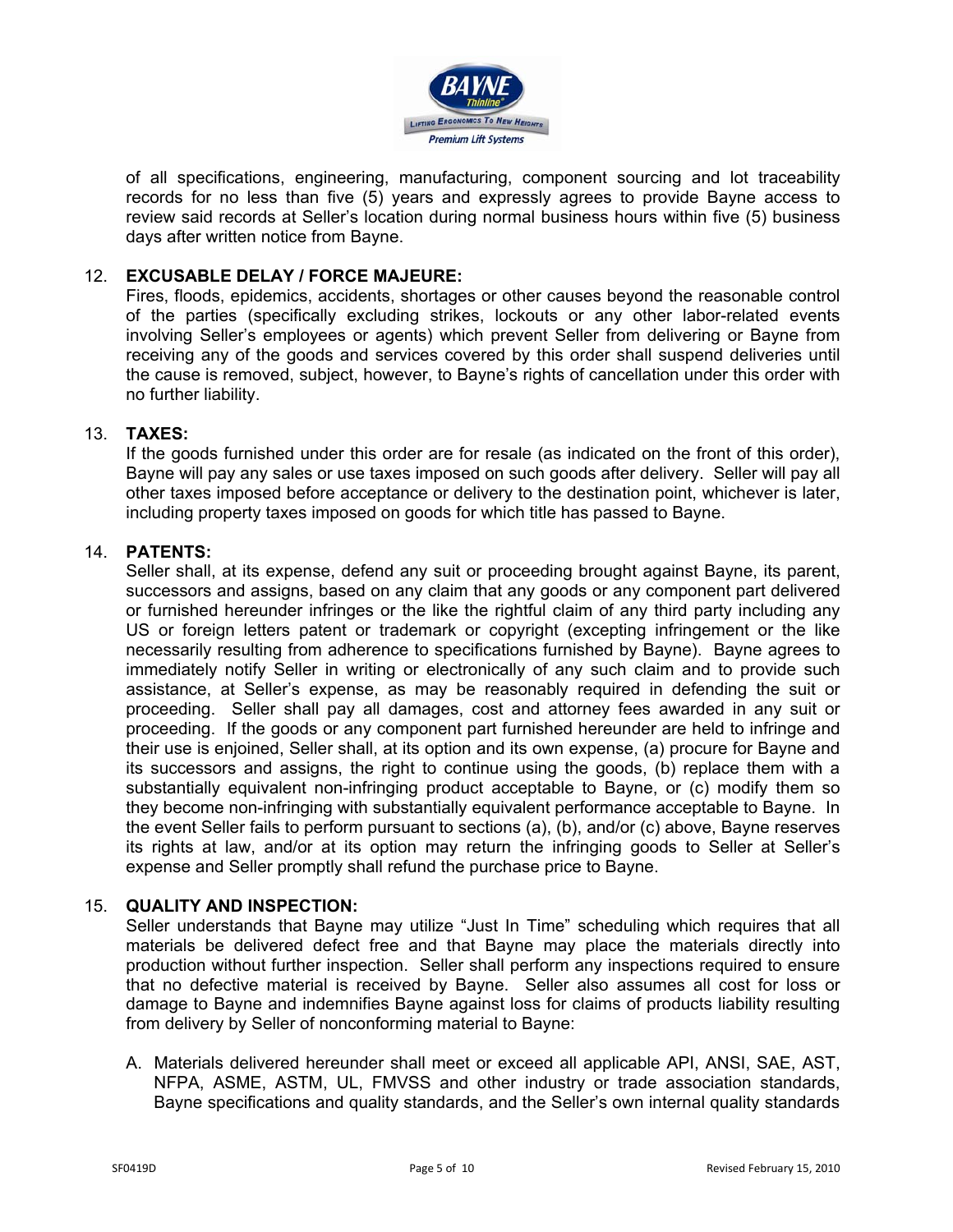

and shall be merchantable and fit for their intended use. It shall be Seller's responsibility to identify any conflicts between any such specifications and bring those to the attention of Bayne in writing. All goods furnished hereunder will be subject to Bayne's final inspection and approval irrespective of payment date. Bayne may reject goods not delivered in accordance with the instructions, specifications, drawings, data or Seller's express or implied warranties ("Non-Conforming Goods") or may accept some and reject other Non-Conforming Goods at its option. Bayne reserves the right to source inspect goods to be supplied; however, any election to not source inspect shall not be deemed a waiver of Bayne's right of inspection or as acceptance. Bayne may return rejected goods to Seller at Seller's expense and Bayne shall have no further obligation for such goods or Bayne may retain rejected goods and Seller shall pay Bayne applicable damages due to such non-conformance. Payment for any goods shall not be deemed acceptance and in no event shall Bayne incur any liability to pay for rejected goods.

- B. Bayne shall have a reasonable time (not less than ten (10) days from receipt) to submit claims of count, weight, quantity, loss or damage to delivered goods. Bayne will calculate damages on claims and deduct the amount from Seller's invoice. If invoice was previously paid, Seller will reimburse the amount of damages to Bayne.
- C. Seller must reimburse Bayne for all field campaign, direct and incidental costs related to unaccepted or defective goods or services, including attorney fees, Third Party Inspection, and cost of replacement incurred by Bayne attributed to Bayne's use of defective Goods, rejection of Non-Conforming Goods or to Seller's untimely delivery.

### 16. **INDEMNITY:**

Seller agrees to release, defend, indemnify, and save the Bayne harmless from and against all liabilities, claims or demands, whether arising in tort, contract, or otherwise, for injuries or damages to any person or property arising out of or in connection with this order or the products or supplies provided by Seller. This indemnification obligation shall apply without regard to whether the claim arises out of the negligence of Bayne, Seller, or any other party, whether such negligence be sole, joint or concurrent, active or passive. This indemnification obligation shall also apply without regard to the theory of liability that is asserted, including without limitation, theories in contract, tort or strict liability. This indemnification obligation shall be supported by adequate liability insurance coverage as required by this order.

### 17. **INSURANCE:**

Seller, at its expense, shall procure and maintain in effect during the term of this contract, policies of insurance providing, at a minimum, the following coverages and limits specified, and complying with the other requirements stated below:

• Commercial General Liability on an Occurrence Basis, with the following coverages and limits:

| Bodily Injury and Property Damage    | \$1,000,000 |
|--------------------------------------|-------------|
| <b>Products-Completed Operations</b> | \$1,000,000 |
| <b>Products Liability</b>            | \$1,000,000 |
| Each Occurrence                      | \$1,000,000 |
| <b>Contractual Liability</b>         | \$1,000,000 |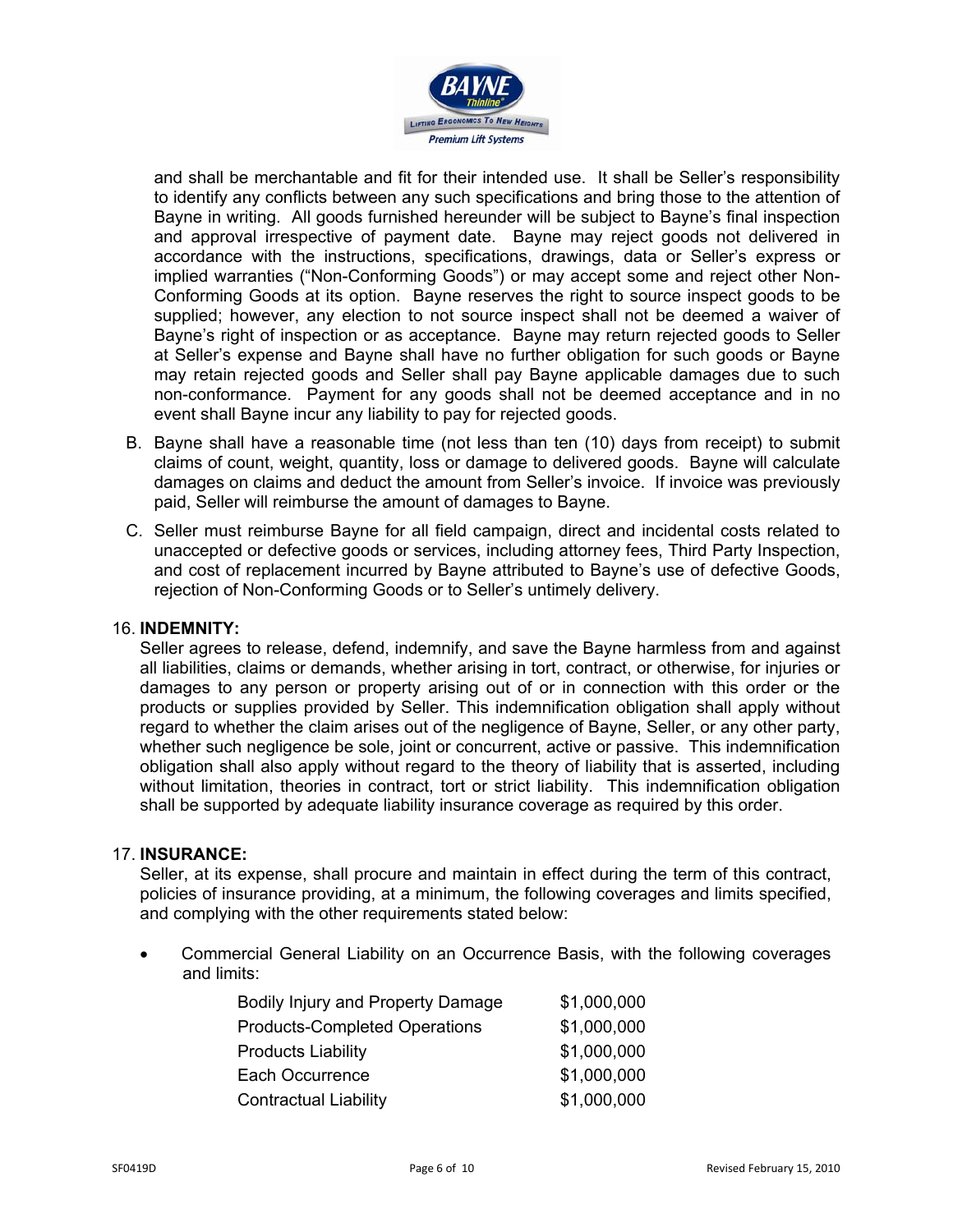

Cross Liability \$1,000,000 Personal and Advertising Injury \$1,000,000

- Automobile Liability Coverage with a limit of \$1,000,000 per accident.
- Excess Liability in Umbrella Form with a limit of \$2,000,000 each Occurrence, to supplement the coverages described above.
- Seller shall comply with all workmen's compensation laws and employer's liability acts of the state or states having jurisdiction of Seller, and Seller will carry full insurance covering, or to be authorized to self-insure, liability to its employees under such laws. Seller represents and acknowledges that Bayne does not, and shall not be required to, carry any workers compensation insurance with respect to Seller or Seller's employees or subcontractors.

Additionally, Seller shall cause its insurer(s) to issue endorsements to add Bayne as an Additional Insured on the Commercial General Liability and the Excess Liability policies set forth above. The Additional Insured coverage shall apply with respect to liability, bodily injury, property damage, personal injury, and advertising injury, arising out of or in any way related to the Seller Agreement or Seller's conduct, errors and/or omissions, work, products, supplies, operations, services, or facilities. The Additional Insured coverage shall apply regardless of the alleged liability or fault of Bayne and/or Seller, and shall not contain an exception limiting the Additional Insured coverage to claims arising solely or partially out of Seller's negligence or fault. The obligations of Seller to purchase insurance coverage for itself and to name Bayne as an Additional Insured are separate and distinct from the indemnity obligations in the Seller Agreement.

The insurance policies set forth above shall be primary as to any other valid insurance available to Bayne and shall contain a provision that Bayne's insurance is noncontributory.

Seller expressly agrees to cover Bayne for claims or losses up to the stipulated coverage levels in all required coverage categories, whether Seller obtained an insurance policy or not.

Seller agrees to waive, and if required by the above policies will cause its insurer to issue an endorsement thereto to waive, all rights of subrogation against Bayne with respect to any subsequent claim or loss payable or paid under the policies set forth above.

The policies set forth above shall contain a provision whereby the insurance carrier will notify Bayne at least thirty (30) days prior to the effective date of cancellation, nonrenewal, or material change in any of said policies. Upon request, Seller shall promptly submit to Bayne a Certificate of Insurance, signed by an authorized representative of the insurance carrier, listing the policies, coverages, limits, waiver of subrogation, and Additional Insured provisions, and certifying that the said policies shall be in effect for the time periods stated in the Certificate.

Upon request, Seller shall provide Bayne with proof of compliance throughout the term of this order with the Federal Insurance Contributions Act and the Federal Unemployment Tax Act and an affidavit showing compliance with the unemployment compensation act of the state or states having jurisdiction of the labor or services to be performed hereunder.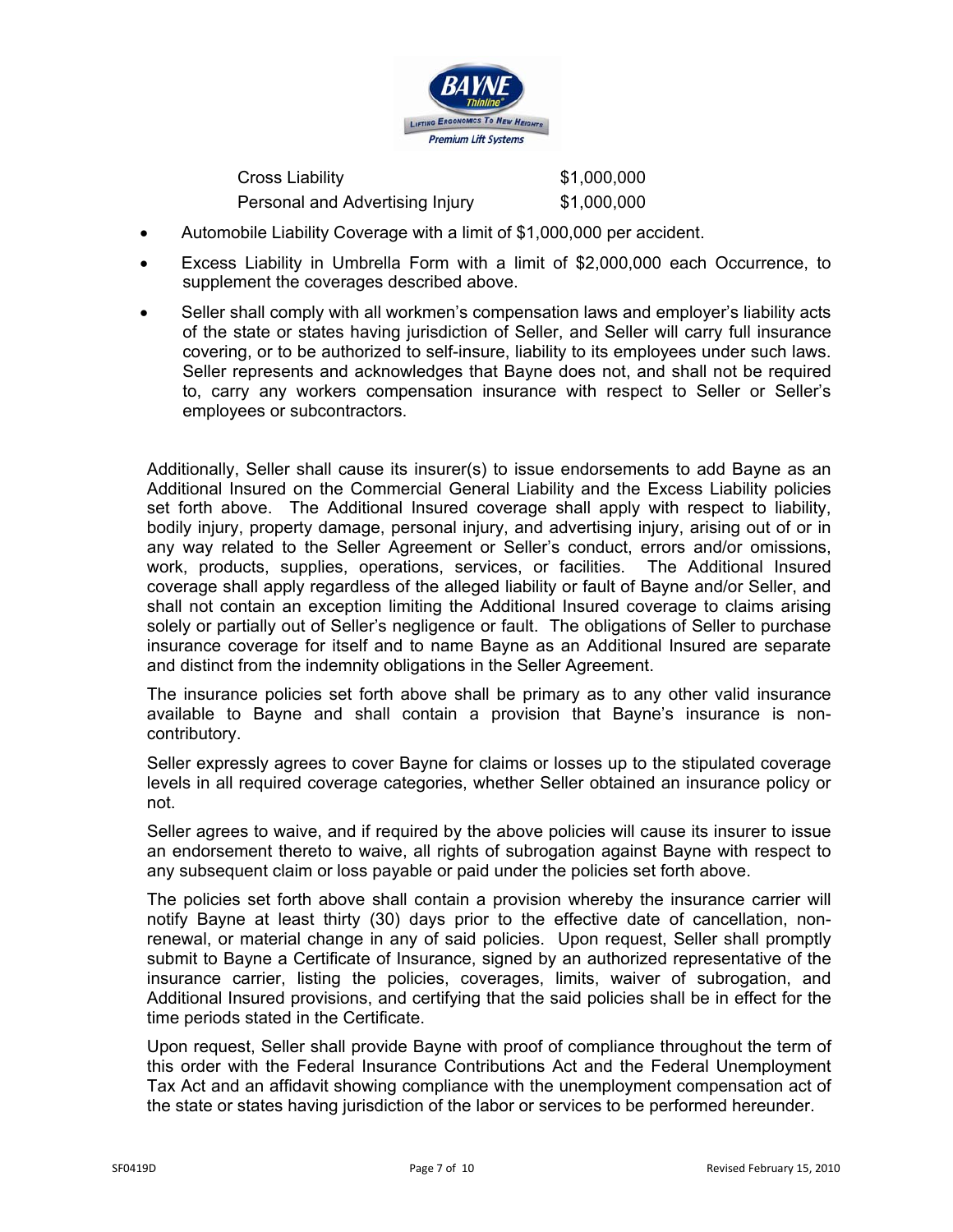

The obligations of Seller to procure and maintain insurance shall not be construed to waive or restrict other obligations of Seller or limit any liability imposed upon Seller whether or not same is covered by insurance.

#### 18. **WARRANTIES:**

By accepting this order, Seller warrants that the goods and services furnished will be free from defects in materials and workmanship, merchantable and in full conformity with Bayne's specifications, drawings, and data Seller's descriptions promises or samples, and that such goods will be fit for the Bayne's intended use provided Seller has reason to know of such. In cases where Seller does not understand the intended use of the material, it shall be the Seller's responsibility to learn all that is necessary about the intended use in order to recommend and ensure proper application of the materials by Bayne. Seller will convey good title to the goods, free and clear from all liens, claims and encumbrances. Seller, without cost to Bayne, shall promptly do all things necessary to correct any breach of the above warranties in a manner satisfactory to Bayne. If Seller is unable or refuses to repair or replace as Bayne may require, Bayne may contract or otherwise repair or replace such defective goods and back charge Seller for the cost. This warranty shall survive acceptance of the items and is in addition to any warranties of additional scope given to Bayne by Seller. No implied warranties by the Seller are excluded; Seller agrees that Bayne shall have the option to add Seller's warranty to a third party. Bayne agrees that the nature and extent of Seller's warranty obligation under this order shall not be changed under any such assignment.

#### 19. **RISK OF LOSS:**

Risk of loss of all goods shall remain with Seller until placed in the custody of the Baynedesignated transporter. In the event Seller arranges transportation of the goods outside of Bayne's designated freight/delivery program, risk of loss shall remain with the Seller until receipt of the goods at Bayne's location.

### 20. **TITLE:**

Title shall pass to Bayne upon Bayne's acceptance of goods pursuant to the delivery terms. If Bayne makes progress payments, title to the goods shall be transferred to the Bayne as payments are made, and in the same proportions as the cumulative payments bear to the order price. Seller shall also identify such goods as the property of Bayne, unless Bayne waives identification. Notwithstanding restrictive legends to the contrary, title to plans, drawings and specifications for goods shall be vested and remain with Bayne and may be used by Bayne for any purpose.

### 21. **NON-DISCLOSURES/CONFIDENTIALITY:**

During production of the goods or provision of the services and thereafter, Seller will retain in confidence, and will not disclose to any third party, without the prior written consent of Bayne, the specifications, drawings, information, or data furnished to Seller by Bayne ("Bayne's Confidential Information"); provided that Seller may, during production, reveal Bayne's Confidential Information to selected employees of Seller who have a need to know and who have the same obligation of confidentiality as does Seller. Seller and the selected employees (referred to above) will not use Bayne's Confidential Information for any purpose other than the production of the goods or provision of the services for Bayne. Upon completion of the production of the goods, the provision of the services, or the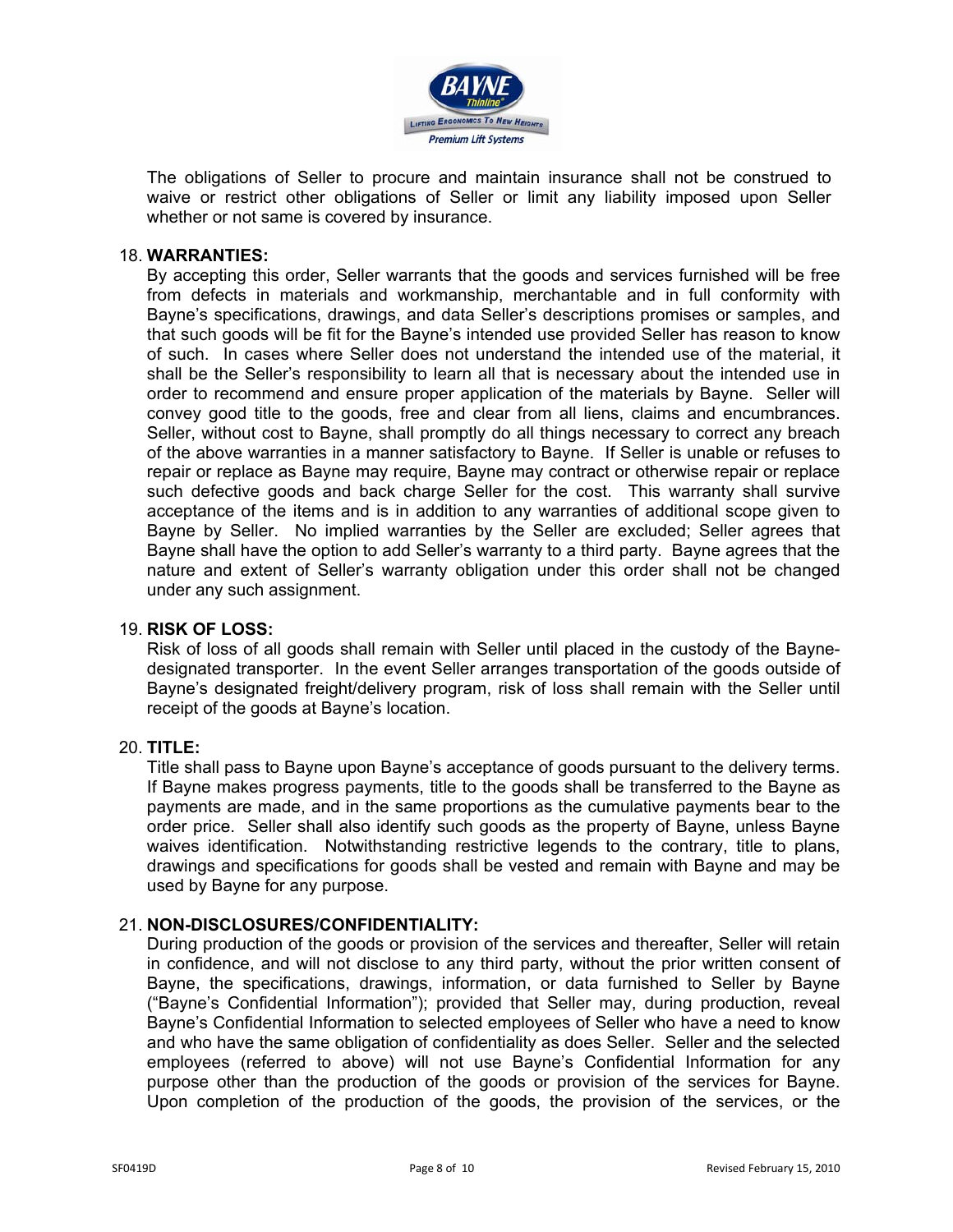

termination or cancellation of any Purchase Order, whichever occurs first, Seller must return to Bayne all documents (and all copies thereof) which contain all or any portion of Bayne's Confidential Information. The obligations under this paragraph will survive the cancellation, termination, or completion of the Purchase Order.

Any unpatented knowledge or information concerning Seller's goods, products, methods, or manufacturing processes which Seller may disclose to Bayne incident to the manufacture of the goods or the performance of services covered by the Purchase Order will, unless specifically agreed to in writing, be deemed to have been disclosed as part of the consideration for the Purchase Order, and Seller agrees not to assert any claim against Bayne by reason of Bayne's use or alleged use thereof, and if the Purchase Order involves experimental research or development work paid for by Bayne, Seller agrees to grant to Bayne an irrevocable and exclusive, royalty-free license to make, have made, use, and sell any inventions resulting from the work under the Purchase Order.

In the event Seller creates, drafts, or in any way produces any creative works, research data, reports, designs, recordings, writings, software code, graphical representations or other intellectual property ("Works") pursuant to the requirements of the Purchase Order, such Works will be treated as works for hire under the U.S. Copyright laws and will become the sole and exclusive property of Bayne. Bayne will at all times retain ownership in and the rights to any Works to be delivered under the Purchase Order and Seller assigns all of Seller's right, title, and interest in such Works to Bayne.

## 22. **PROPERTY FURNISHED TO SELLER BY BUYER:**

All special dies, molds, patterns, jigs, fixtures, (APSD ORL) component parts and any other property which Bayne furnished to Seller or specifically pays for, for use in the performance of this order, shall be and remain Bayne's property, shall be subject to removal upon Bayne's instruction, shall be for Bayne's exclusive use, shall be held at Seller's risk, and shall be kept insured by Seller and at Seller's expense while in its custody or control in an amount equal to the replacement cost, with loss payable to Bayne. Seller will furnish copies of policies or certificates of insurance on Bayne's request. Seller will not create or allow to arise any lien or claim, or as required by Bayne, shall identify Bayne's security interests in such property.

# 23. **ORDER INCONSISTENCIES AND CONFLICT RESOLUTION:**

It is Seller's responsibility to comply with these and all referenced documents and to clarify with Bayne any inconsistencies or conflicts in any parts of this order, such as these provisions contained in this document, additional terms and conditions, general specifications, detailed specifications, etc. Should Seller fail to contact Bayne to resolve these conflicts or inconsistencies, Seller will be solely responsible for errors resulting from conflicts or inconsistencies. Where documents are referenced the version last executed in writing by both parties shall apply.

### 24. **ACKNOWLEDGMENT:**

This order may be accepted by Seller, whether by the execution and return of the Acknowledgement Form, shipment of any goods, or the rendering of any services pursuant hereto. No modification of or release from this order shall be binding on Bayne unless agreed to in writing and specifically labeled as a modification or release. The terms and conditions of this order shall be the only terms and conditions applicable hereto and Bayne